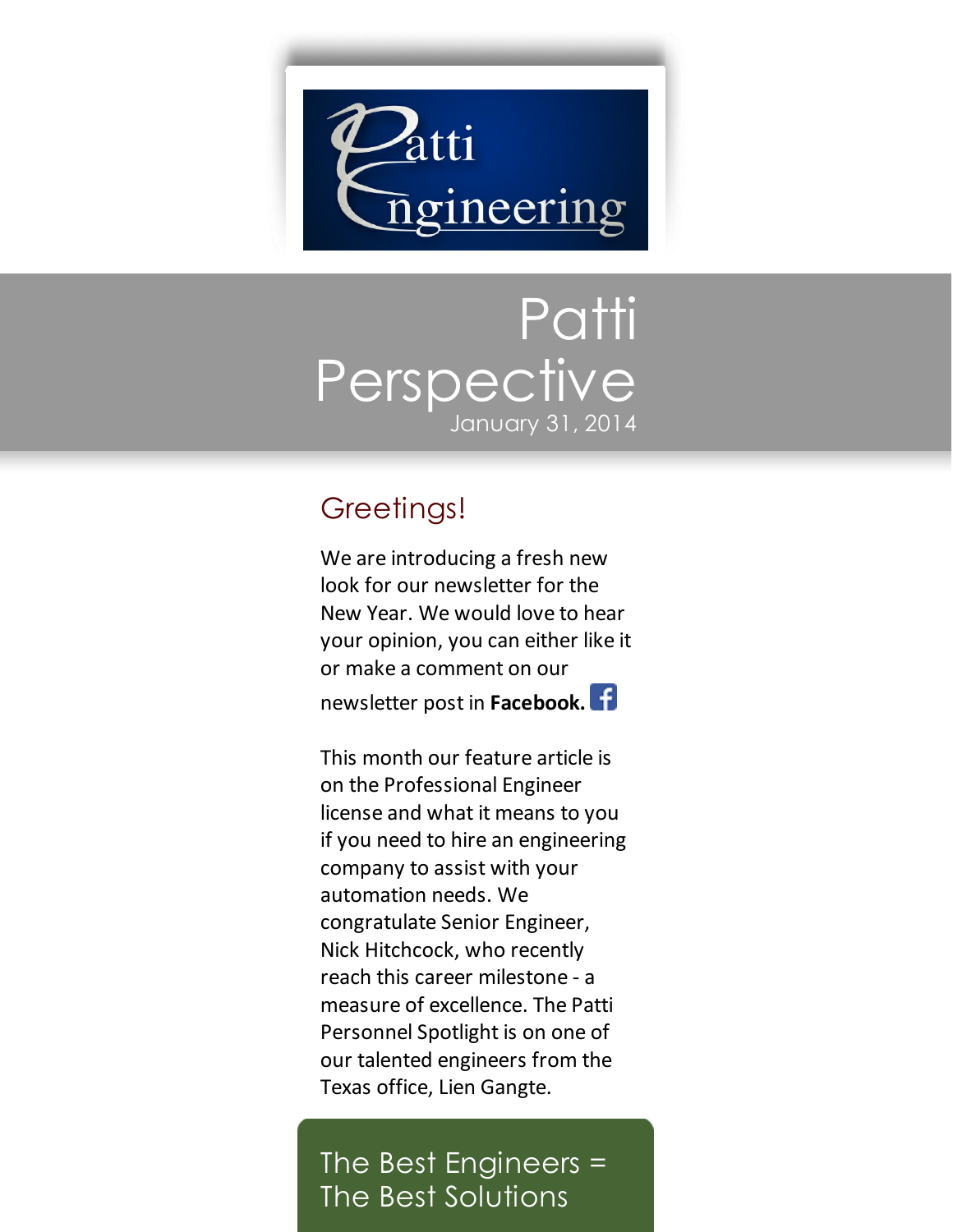

Nick Hitchcock of Patti Engineering's Austin, Texas branch, recently earned his Professional Engineer (PE) license from the

Nick Hitchcock

Texas Board of Professional Engineers. Nick is Patti Engineering's fourth engineer to earn the Professional Engineer's License.

When selecting an engineering company to partner with on your project, working with top talent can make all the difference. Patti Engineering is proud to have Professional Engineers on our team, dedicated and committed to engineering excellence. To clients, a PE license means the engineer has the credentials to earn their trust. Among colleagues, it commands respect. To an engineer, it's a symbol pride and measure of hard-won achievement.

To earn a PE license, engineers must complete a four-year college degree, work under a Professional Engineer for at least four years, pass two intensive competency exams and earn a license from their state's licensure board. Then, to retain their licenses, PEs must continually maintain and improve their skills throughout their careers.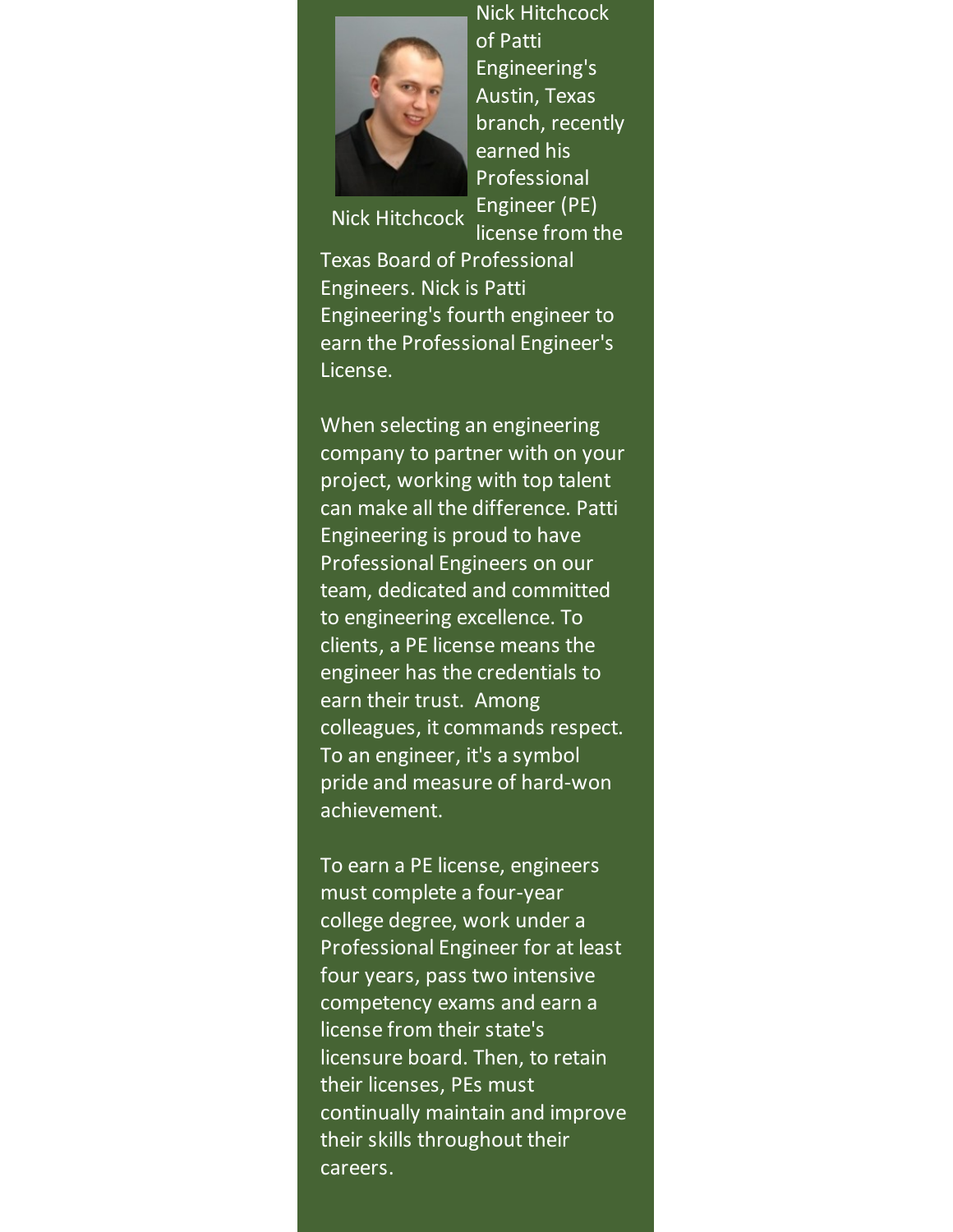Hitchcock joined Patti Engineering in 2008 and has been the lead engineer for major client projects involving the design and development of automation hardware and software solutions. Many of those projects involved Siemens controlled equipment in transportation environments, including powertrain projects for diesel engine assembly lines and robotic gantry projects for machining processes. In addition to his PE license, Hitchcock is among an elite group of industrial automation professionals to achieve Siemens Global Technical Certification in the SIMATIC Technology areas of S7 PLCs, SIMATIC HMIs, and SIMATIC Networking. Hitchcock earned his Bachelor of Science Degree in Electrical Engineering from the University of Michigan, Dearborn.

*Congratulations Nick, on your hard-won achievement!*

## Patti Personnel - Lien **Gangte**

This month Patti



Lein Gangte Engineering's Spotlight is on Lien Gangte. Our management team has a good eye for spotting great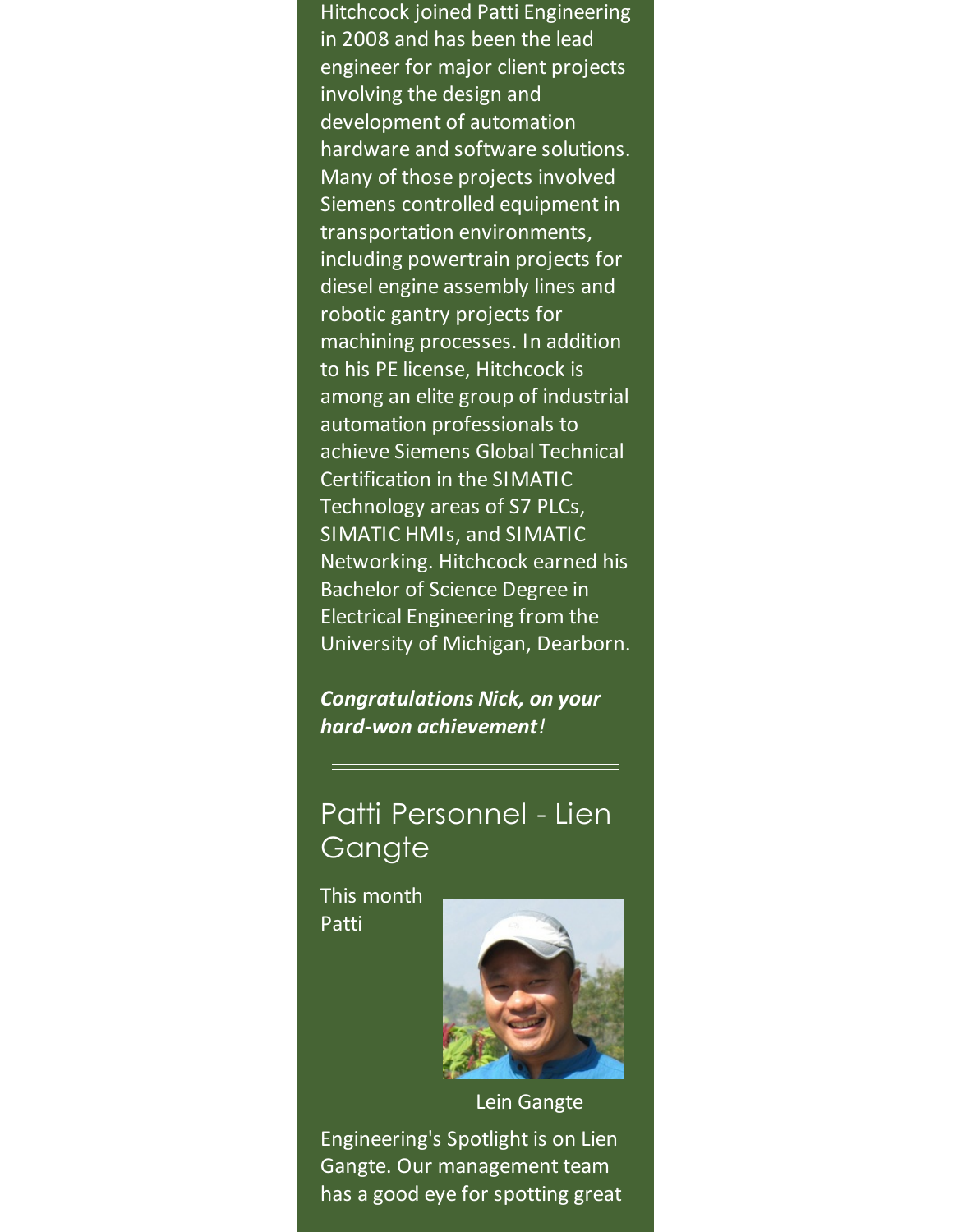talent, and Lien has been no exception to their successful track record! He has quickly proven himself as an electrical controls engineer in the last 11 months working with our Texas based team.

"Lien hit the ground running at Patti Engineering in 2013 with a few projects at a large diesel engine assembly plant. He quickly earned the trust and respect of the engineers at the plant, to the point where the customer was specifically requesting him on projects," said Steve Palmgren, vice president of Texas Operations. "Lien has become a trusted member of the Patti Engineering Texas team and we look forward to many more years to come!"

Originally from India, Lein came to the United States to attend college. Lien graduated from the University of Tennessee at Chattanooga with a Bachelor's degree in Electrical Engineering. After graduating in December of 2004, Lien went to work in for Astec, a large construction industry OEM in Tennessee. According to Lien, his work at Astec was a very different environment and process. "Moving to Austin and starting a new venture with Patti Engineering has been one of the biggest things I've done to break out of my comfort zone and try something new and exciting," explained Lien.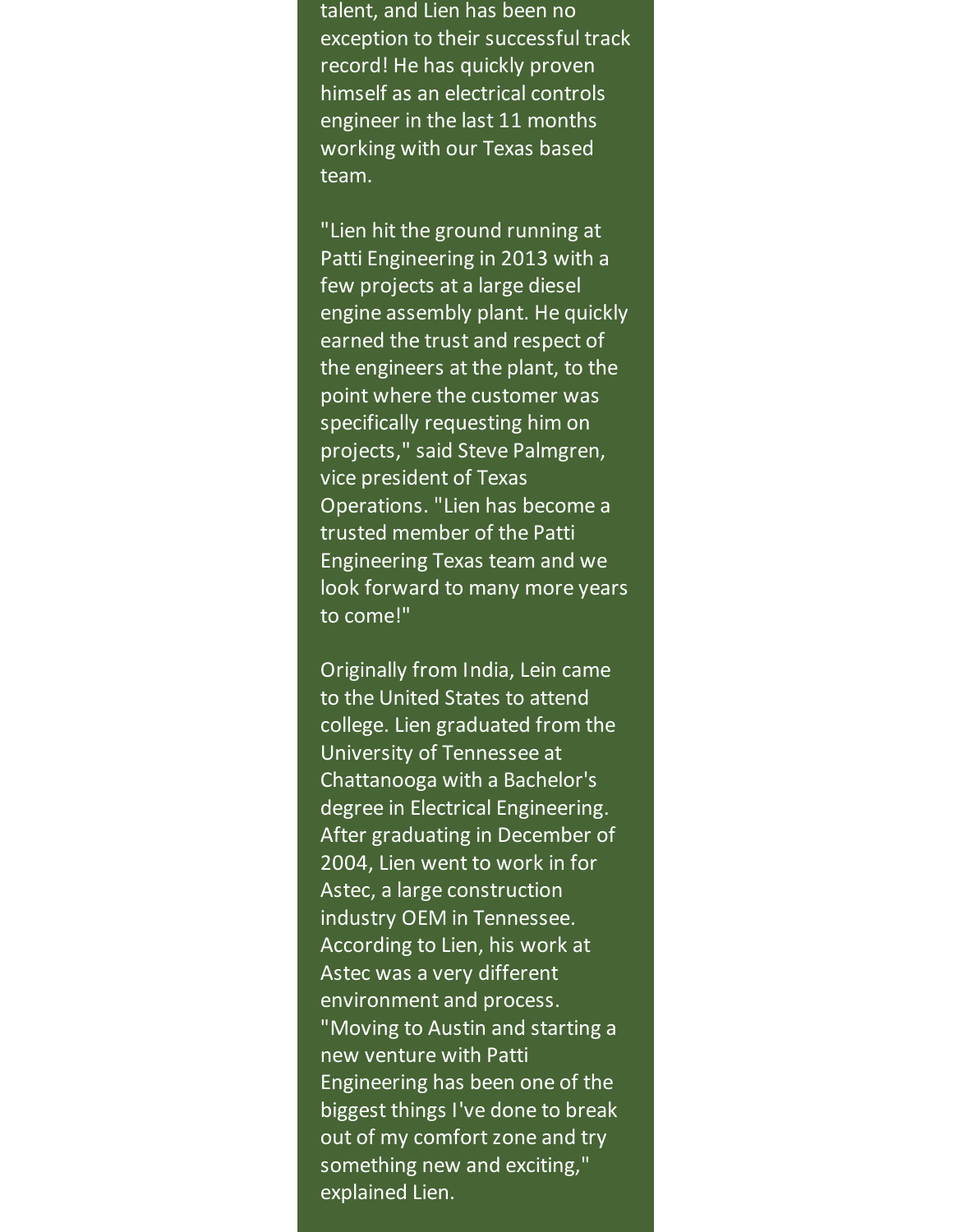By all accounts, Lien's leap of faith to move to Austin and join the Patti Engineering team has been a huge success. In fact, Lien and his Patti Engineering Texas team were just acknowledged by one of our largest Texas customers for their part in a huge line rearrange project. An internal email from the customer noted - "Fantastic job by Patti Engineering's Lien, Aju, Logan and Nick to launching the line with the best PLC program of different sections of the re-arrange, and then trouble shooting when we could not see so many controllers in the PLC map."

## **~ Read [More](https://origin.library.constantcontact.com/doc205/1101449641109/doc/RUNotHg1WZt8yd2b.pdf) ~**

We work as partners to our clients. When you need an expert to help you solve automation challenges, we are here to add value to your solution - enhanced efficiency, increase productivity, and work with your team as a trusted resource. Visit our **[website](http://www.pattieng.com/expertise.html?utm_source=Patti+Perspective_January_2014&utm_campaign=Newsletter+Jan+2014&utm_medium=email)** for more information on our areas of expertise, or call us (248)364-3200 for a free initial consultation.

Best regards,

Georgia H. Whalen Director of Marketing Patti Engineering

*PS. Did you see the article in Modern [Materials](http://www.mmh.com/article/retailer_chooses_conveyor_and_sortation_upgrade_over_replacement?utm_source=Patti+Perspective_January_2014&utm_campaign=Newsletter+Jan+2014&utm_medium=email) Handling? According to Dave Stevens, senior*